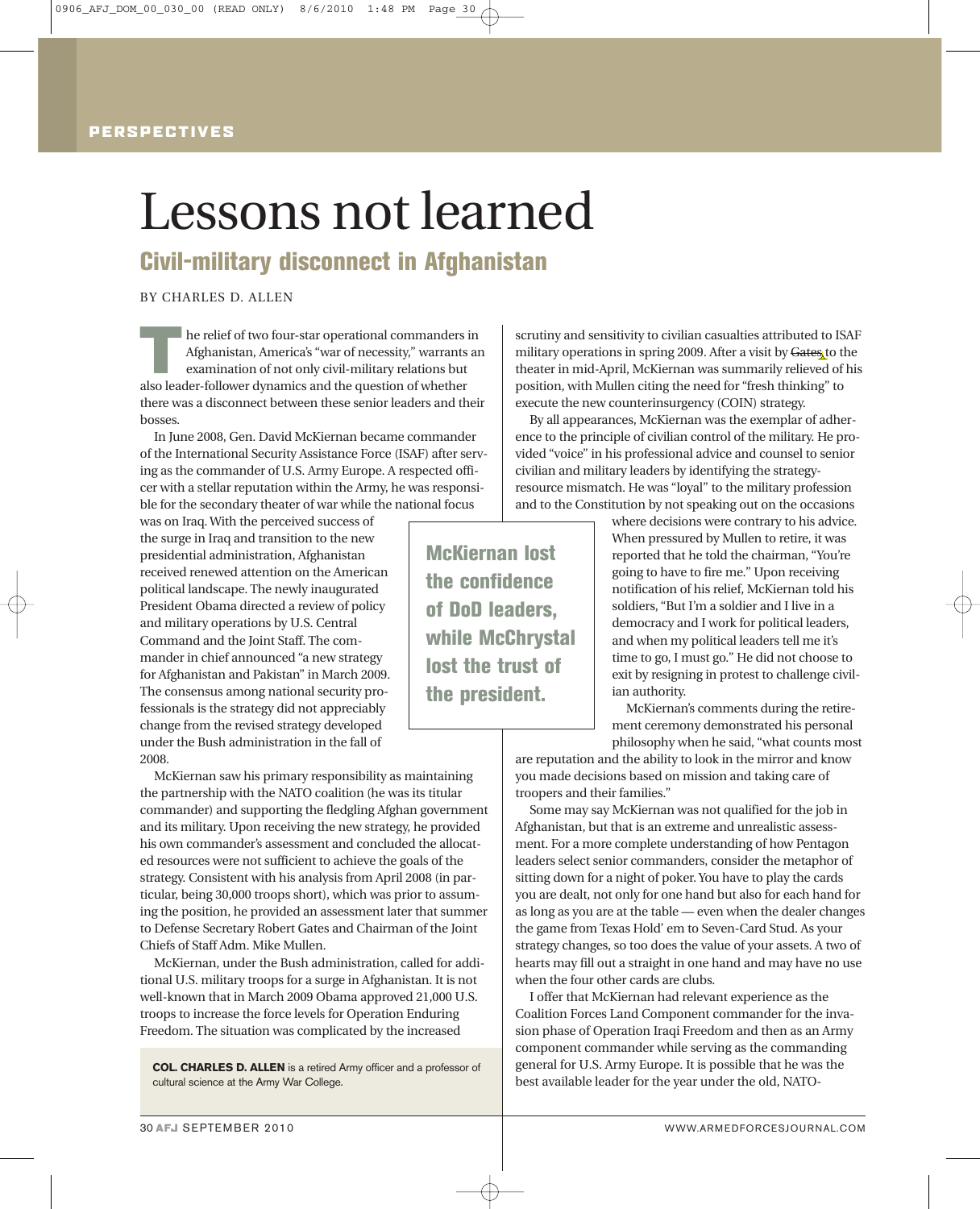

Defense Secretary Robert Gates and Gen. David McKiernan, then-top U.S. and NATO commander in Afghanistan, meet with Afghan officials May 8, 2009. Three days later Gates said he had asked McKiernan to retire.

focused strategy, and that he was reasonably successful in that job. But when the game changed from poker to pinochle, we needed a pinochle player who really understood how to play this different and generally unfamiliar game. Perhaps this was Gates' rationale in selecting Gen. Stanley McChrystal who had in-depth experience in counterinsurgency — to lead the effort in Afghanistan.

### **MCCHRYSTAL: THE NATURAL CHOICE**

In June 2009, McChrystal assumed command of American and coalition forces in Afghanistan following the removal of McKiernan. McChrystal was the natural and easy choice as a successor for ISAF commander. Not only did he have extensive special operations forces experience in COIN and counterterrorism in Iraq, Afghanistan and across the globe, he was mentored by Mullen and was the director of the Joint Staff (and previously, vice director of operations, J-3). Gates had frequent interactions with McChrystal, who was considered the superstar of the "A Team" within the Defense Department. In his position on the Joint Staff, McChrystal would have been privy to the internal discussion between Gates and Mullen while having access to communications from Gen. David Petraeus

(then commander of U.S. Central Command) and McKiernan. He would have known the points of concern and hot-button issues for the most senior leaders of DoD (and theWhite House) as part of the Joint Staff and combatant command review of the strategy. He therefore would have been expected to consider those concerns in his command decisions and actions.While some suggested that McKiernan used coalition forces as a "blunt instrument" in COIN, McChrystal's application of force was anticipated to be more sophisticated and nuanced.

McChrystal was given 60 days to perform an assessment of the strategy as the theater commander and to make recommendations for adjustments. The national security adviser, retired Marine Gen. Jim Jones, flew to Afghanistan in July and met with McChrystal to warn against requesting additional troops. The ISAF commander's initial assessment was provided on schedule to Gates on Aug. 30. On Sept. 21, The Washington Post published the McChrystal report. It provided an assessment of risk in attaining the strategic goals commensurate with and contingent on the levels of resourcing. McChrystal's centerpiece recommendation was to add 40,000 U.S. troops to the Afghanistan force levels for the population-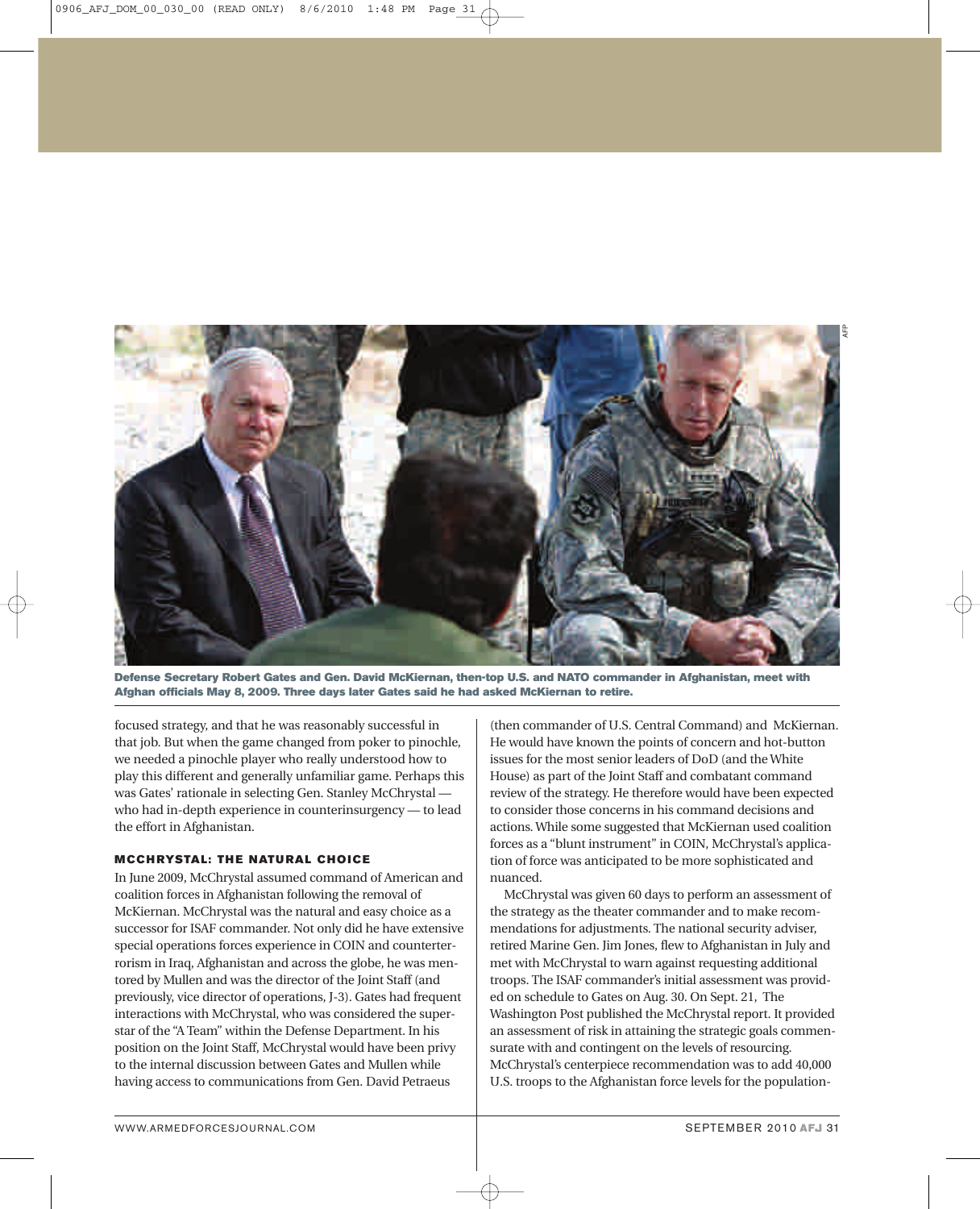## PERSPECTIVES

centric COIN strategy. The need for additional troops was emphasized with statements such as "Resources will not win this war, but under-resourcing could lose it. Resourcing communicates commitment," and the mission "will likely result in failure" without adequate resources. This request was greater than the 30,000 troops requested by McKiernan (and nearly twice the 21,000 that were already in the deployment pipeline), which would raise the U.S. force contribution to 98,000.

The first public indication of a disconnect between McChrystal and the civilian leadership occurred during his presentation to the International Institute for Strategic Studies (IISS) in London on Oct. 1. In his prepared remarks, McChrystal seemed to dismiss Vice President Joe Biden's position to pursue a counterterrorism approach that would manage the conflict with a light on-the-ground presence. This statement was made while Obama was considering the strategic assessment provided by McChrystal to DoD, and the commander in chief had yet to define the U.S. strategy. McChrystal seemed at odds with the potential policy direction by referring to Afghanistan as "Chaosistan" under

that scenario and providing a bleak assessment of success if the al-Qaida-centric counterterrorist strategy was adopted. The day after the IISS speech, Obama had McChrystal join him aboard Air Force One on the ground in Copenhagen for a 25-minute discussion.

There had been occasions where McChrystal seemed to be "off message" in citing the slow progress with the Afghan government, the capability of its military and the threat posed by the resurgent Taliban. However, in none of these events did McChrystal appear to be at odds with the policy or the military strategy — he was a true believer who provided cautious and candid assessments. McChrystal's undoing was the disparaging comments made by him and members of his inner circle about the Obama administration's national security team. Those comments were captured by a Rolling Stone reporter who spent a month in McChrystal's ISAF headquarters.

McChrystal should have learned from past leaders' failures.



Gen. Stanley McChrystal was fired as the top commander in Afghanistan after he and members of his inner circle made disparaging remarks about Obama administration officials.

He and the rest of the American generals watched over the past three years as Gates held several DoD officials (civilian appointees and military officers) accountable for their words and actions — especially with the firing of Central Command commander Adm. Fox Fallon after an interview in Esquire magazine. In that interview, Fallon made statements about Iran that were contrary to the policy announced by President Bush. It may be the case that, as Rolling Stone reporter Michael Hastings related on "The Colbert Report," McChrystal was seen as "not fireable." Perhaps because he was a favorite of Gates and Mullen, or perhaps he was held, like Petraeus in Iraq three years earlier, as the indispensable man in Afghanistan.

The questions about military leadership in support of political goals and strategy are the subject of many blogs and much discussion and debate within the military profession. As you look at military history (especially in the U.S.), there is a peacetime Army and then a weeding out and proofing period required to select leaders during military conflicts. You have to build the bench of leaders by developing them under stressful conditions and

pick those who can effectively execute the chosen strategy. The U.S. had similar challenges identifying senior leaders for operations in Bosnia and Kosovo in the 1990s. It may help to remember that the commander of the successful Operation Allied Force in Kosovo, Gen.Wesley Clark, was forced to retire afterward because of his disconnect with Defense Secretary William Cohen and President Clinton over the strategy for the campaign.

#### PRECARIOUS TIMES

McKiernan and McChrystal both assumed the position of ISAF commander at precarious times — periods of transition — for U.S. operations in Afghanistan. McKiernan was caught in the transition between presidential administrations and the inherent challenge to the existing strategy. It would be easy to portray him as an"old school" general who did not understand or appreciate the differences in implementing COIN in